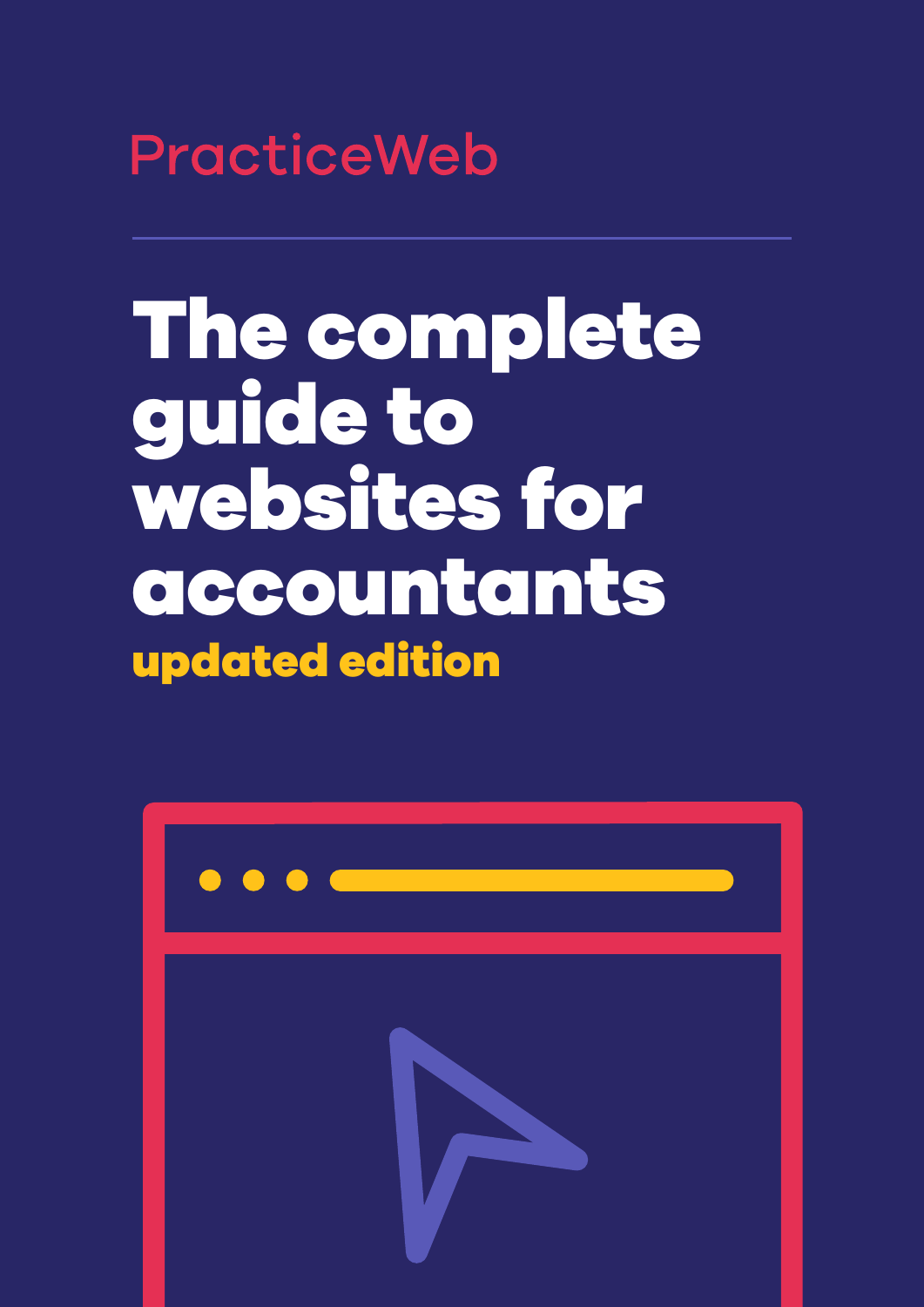### Contents

| <b>Introduction</b>                             | 3  |
|-------------------------------------------------|----|
| <b>The Basics</b>                               | 4  |
| Do we need a website?                           | 5  |
| OK, but do we need a new website?               | 6  |
| What does a good accountancy website look like? | 8  |
| <b>Search engine optimisation</b>               | 10 |
| Website architecture and structure              | 11 |
| <b>Branding and graphic design</b>              | 13 |
| <b>Copy and content</b>                         | 15 |
| <b>Buying a website</b>                         | 17 |
| <b>Measuring ROI</b>                            | 19 |
| <b>Conclusion: takeaways</b>                    | 21 |
| <b>Appendix</b>                                 | 22 |

 $\circ$  2  $\circ$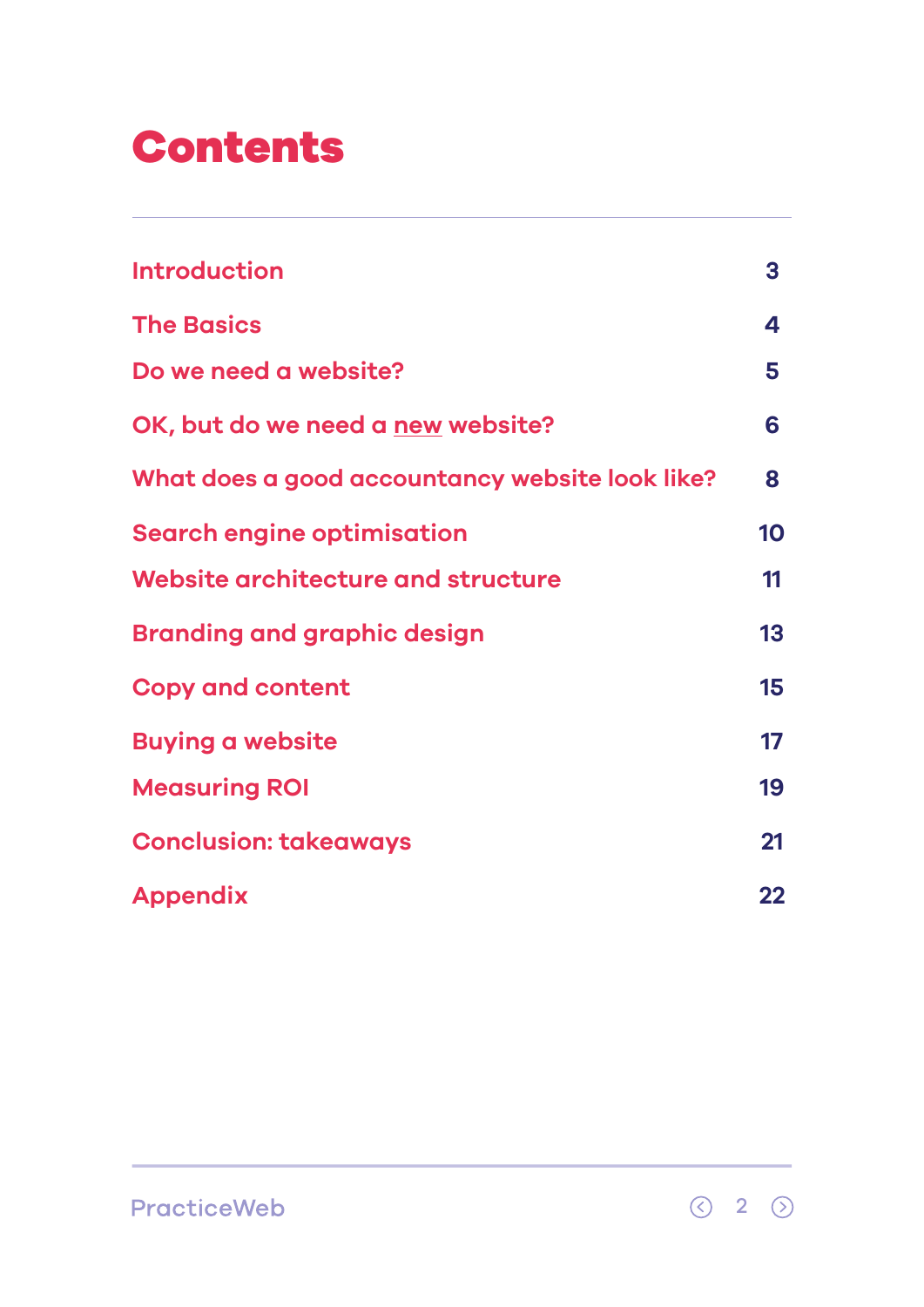### Introduction

### **Welcome to the updated PracticeWeb complete guide to websites for accountants.**

If you're an accountant setting up your first practice website and keen to start generating leads, or represent an established accountancy firm that's ready to grow, this PracticeWeb complete guide to websites is for you.

A website should always be designed to serve your business goals – it's a functional tool that needs to deliver a return on your investment.

We hope our guide will make you a smarter buyer, help you ask the right questions and highlight some issues to be aware of in this particular specialist market.

This guide is one of our most comprehensive yet, covering everything you need to know to get the right website for your accountancy firm – one that will help you meet your business and marketing goals, achieve maximum return on investment and stand out in the marketplace.

By the end of reading it you should be able to understand:

- **•** What a good accountancy website looks like in 2022 and beyond.
- **•** What role SEO should play in helping to get you noticed.
- **•** How you should plan and set out copy and content on your website.
- **•** Why and how you should measure return on investment for your hard work.

If your business isn't scaling how you want it to, it's worth addressing the basics: starting with your website.

With technology always changing, if your website is stuck in the past your potential new prospects may well think your business is too. A [website health check](https://www.practiceweb.co.uk/services/websites-for-accountants/website-audit/) is always a good starting point to review your existing site's performance.

#### **PracticeWeb**

3  $\odot$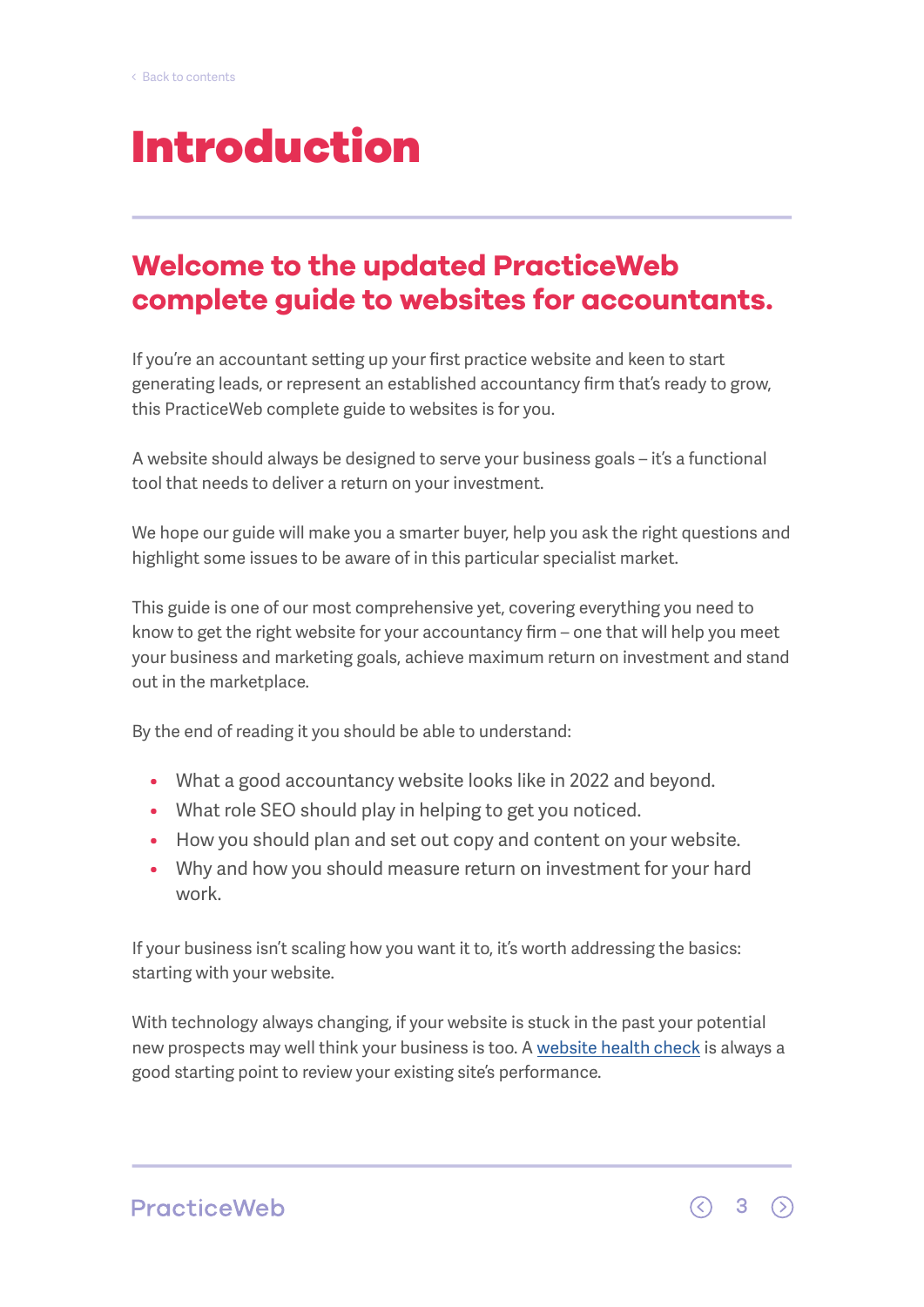### The Basics

#### **Most of you will be able to skip this section, but just in case, here's a very quick primer on the what, why and how of websites.**

First, just so we're absolutely clear: a website is a set of interconnected web pages, usually with a distinct name (eg YouTube) and domain name (eg youtube.com), stored on a web server and made available on the internet.

There are lots of other ways to have a presence online that don't amount to having a website – a business page on Facebook, for example, or a Twitter profile. They're out of the scope of this guide, but you might want to take a read of our [Beginner's guide to](https://www.practiceweb.co.uk/knowledge/beginners-guide-to-social-media-for-accountants/)  [social media.](https://www.practiceweb.co.uk/knowledge/beginners-guide-to-social-media-for-accountants/)

There are various ways to get a website, at various price points.

For example, you might get a free website from a provider such as Wix or a cheap one from IONOS (formerly 1&1), with limited functionality and based on off-the-peg templates.

Equally, you might pay a web designer or agency to produce a completely bespoke website with a unique interface, look and functionality.

Most businesses choose an option somewhere in between, for reasons we'll get to later.

Let's get into it, then, with one big question: **does your accountancy firm actually need a website?**

4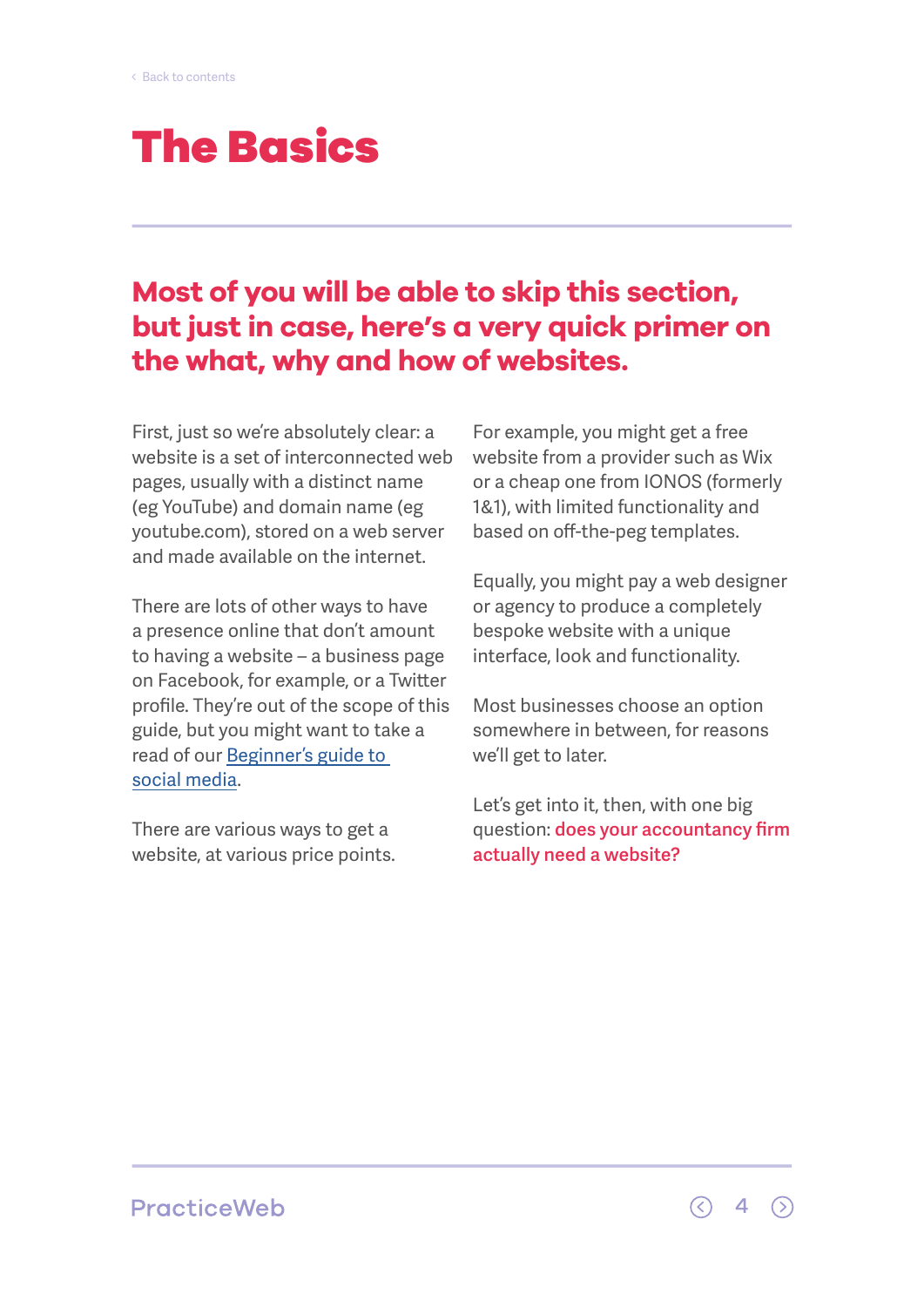### Do we need a website?

### **The straight answer here is yes – you need a website if you have any intention of attracting new clients and nurturing existing ones.**

In the 2022 post-pandemic world, having a robust and engaging digital presence has never been more important. Where having bricks-andmortar premises once served to attract new clients, or a social media presence was enough to drive leads, a website is now key to attracting new business.

#### In 2019, [a survey by the AI company](https://www.glass.ai/glass-news/2019/1/28/a-comparison-of-uk-sectors-based-on-web-presence-and-official-statistics)

[Glass](https://www.glass.ai/glass-news/2019/1/28/a-comparison-of-uk-sectors-based-on-web-presence-and-official-statistics) found that only 30% of registered UK businesses had a website, although this varied a little by sector. While this is likely to have changed a bit in recent years, it still means there's a huge number of companies out there without an optimised core for generating enquiries.

The world of accounting has changed markedly over the last few years, too. It's moved away from simply maintaining your client's books and submitting them to HMRC every year, and towards a full-spectrum digital advisory service that incorporates cloud-based accounting software and a deep understanding of your clients' businesses.

This means your website is more important than ever, especially as more and more millennials and Gen Z-ers come of age and start businesses of their own. The current generation's buying habits are [increasingly digital](https://www.drapersonline.com/insight/drapers-bespoke/gen-z-and-millennials-2021-report), a trend only accelerated by the pandemic.

That's something to keep in mind not only for attracting new clients, but also for attracting new talent – to maintain a modern culture and bring the right staff into your firm, you need to appeal to the younger generations as a workplace.

So, in addition to needing a website to get in front of this expanding market, you need to have a site that conveys expertise, authority and trust.

According to Google, customers get up to 60% of the way through the buying process before they're ever ready to pick up a phone and talk to anyone. This is all pointing one way: you need a website, and it needs top-tier content.

#### **PracticeWeb**

5  $\Omega$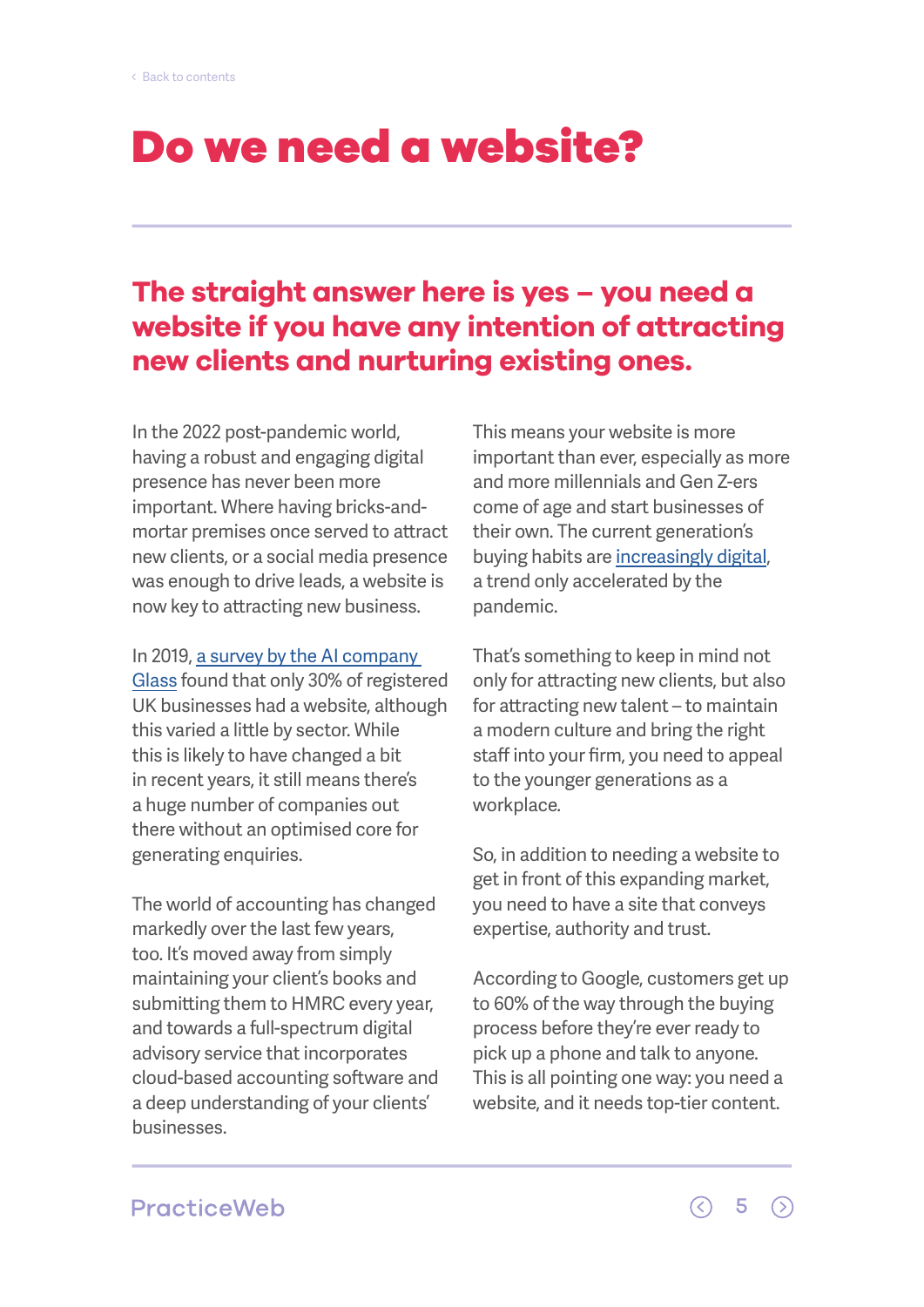### OK, but do we need a new website?

**That depends on a few things: how old your current website is, whether it's achieving what you want it to, and whether your goals and priorities have changed since it was built.** 

Trends in design change over time, of course, as do the expectations of business-to-business buyers, and the technology we use to access information.

For example, hardly anyone was browsing on mobile devices a decade ago. Now, mobile accounts for approximately half of web traffic worldwide. In the fourth quarter of 2021, mobile devices (excluding tablets)

generated 54.4 percent of global website traffic.

With all that rapid change going on, it's very easy for a website to look out of date and tired. But also, standards change – what was technically fit for purpose then won't be now.

For example, web designers used to strive to design pages that would fit within certain standard dimensions to suit desktop PC monitors. They would also bend over backwards to avoid making users scroll because received wisdom was that content 'below the fold' was likely to be ignored. (More on that later.)

6

 $\bigcirc$ 

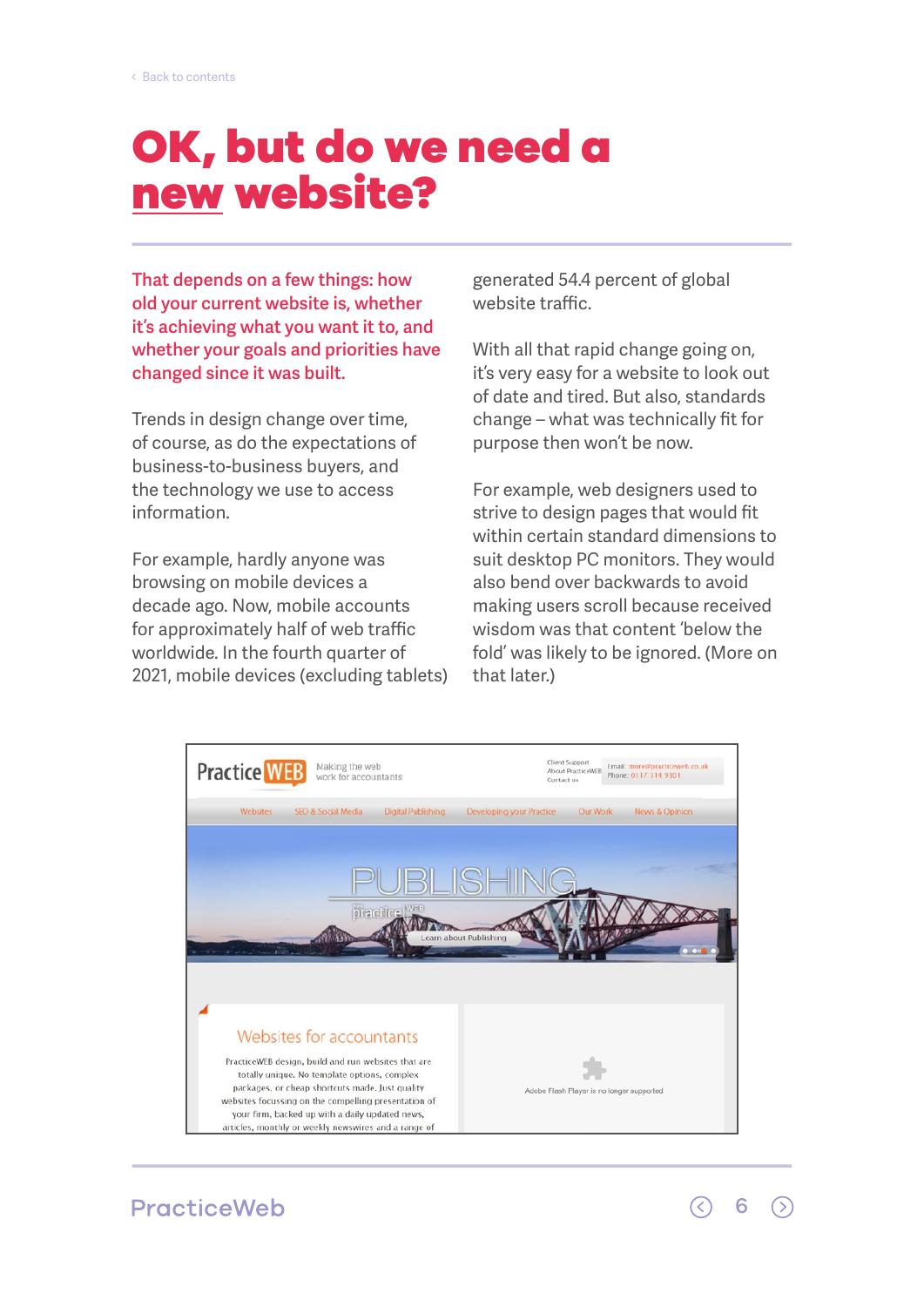Take the PracticeWeb website from 2012, (pictured above) thanks to the magic of the [Wayback Machine,](https://archive.org/web/) as an example.

It was designed so that the main content would fit within an 800 pixel wide space, hence all that grey at either side, and used a Flash plugin – now seriously out of favour for various reasons.

What was best practice then, and sent a signal to users that this was a professional, modern website, now makes a website look tired.

And that's before you even get into the expectations of search engines.

Besides the changes in design and technological trends, your own firm will inevitably have changed over the course of a few years. Often, when we first sit down to talk with clients about their firms, we find their website doesn't accurately represent their current focus and the people they want to attract.

Rather than leaving your website unchanged until it's completely out of date, it's best to continuously review its performance, adjusting and building on it as you learn from user insights.

Then, if you find there are fundamental issues getting in the way of your website doing what you need it to, the chances are you'll need to look at getting a new one.

Here are a few quick tricks for working out if your website needs attention, without getting bogged down in technicalities.

**1. Think about your goals.** Do you want to grow your firm? Bring in more of a particular sector or type of client? Introduce a new service, or refresh your brand? Your website should be supporting you, whatever your overarching aims.

**2. Gather inspiration.** Get together a list of websites you like – and not just accountancy firms. Break down what you like about each and the values you think they put across.

**3. Review the competition.** What are your immediate competitors doing well? What are they doing badly?

**4. Then look again at your own existing website.** Are there annoyances from your competitors' websites which you're also guilty of committing? Are there things the websites you like are doing that yours isn't?

7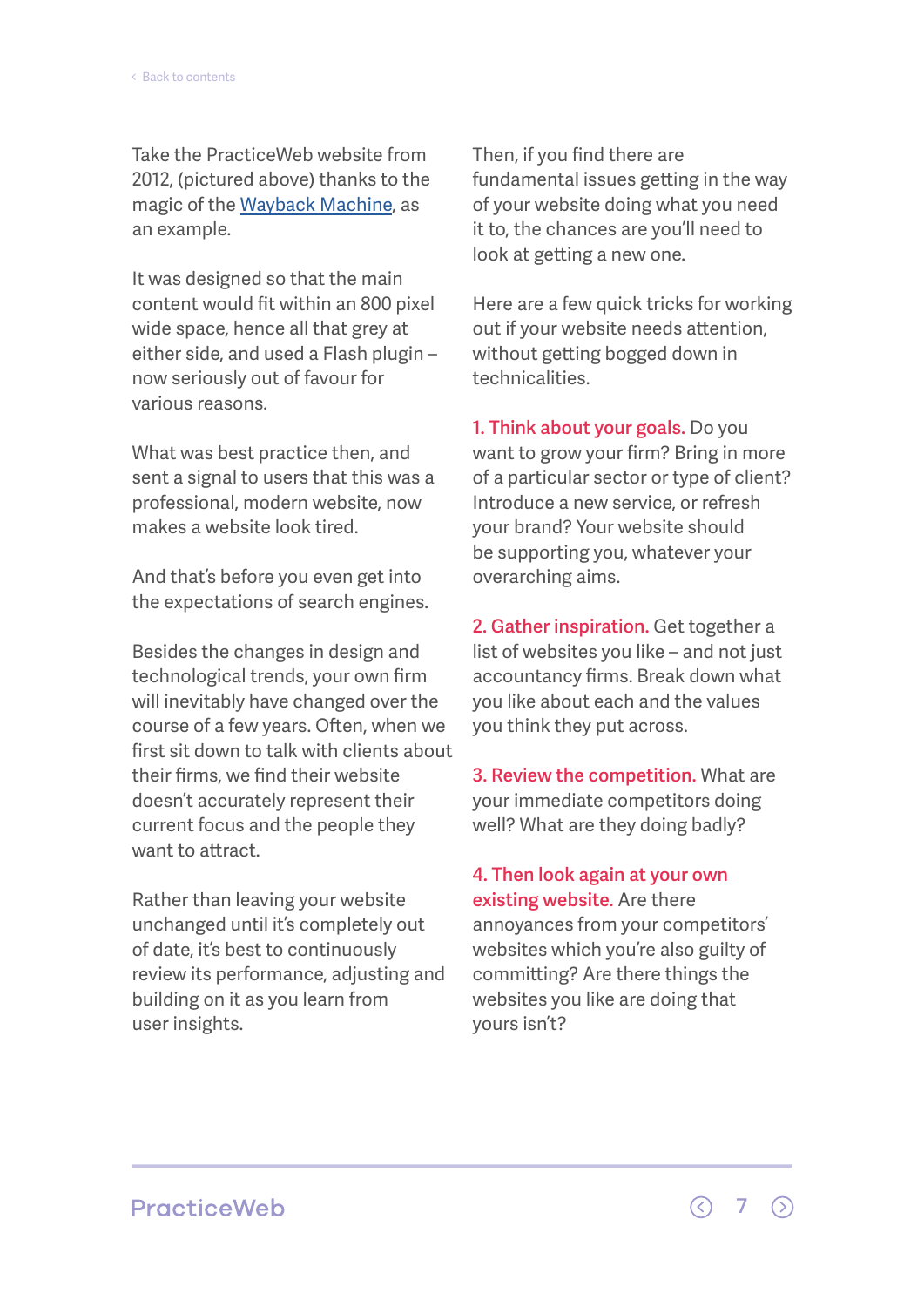### What does a good accountancy website look like in 2022 and beyond?

### **To be effective and appealing to clients, your website needs to meet a basic set of best practice requirements.**

First, **it must be responsive**. Responsive websites adapt to whichever device they're being viewed on, rearranging and resizing content on the fly to ensure it always fills the screen.

**Here's an example of one of the accountancy firm websites we've built on our Horizon platform as viewed on both mobile and desktop.** 



8  $\odot$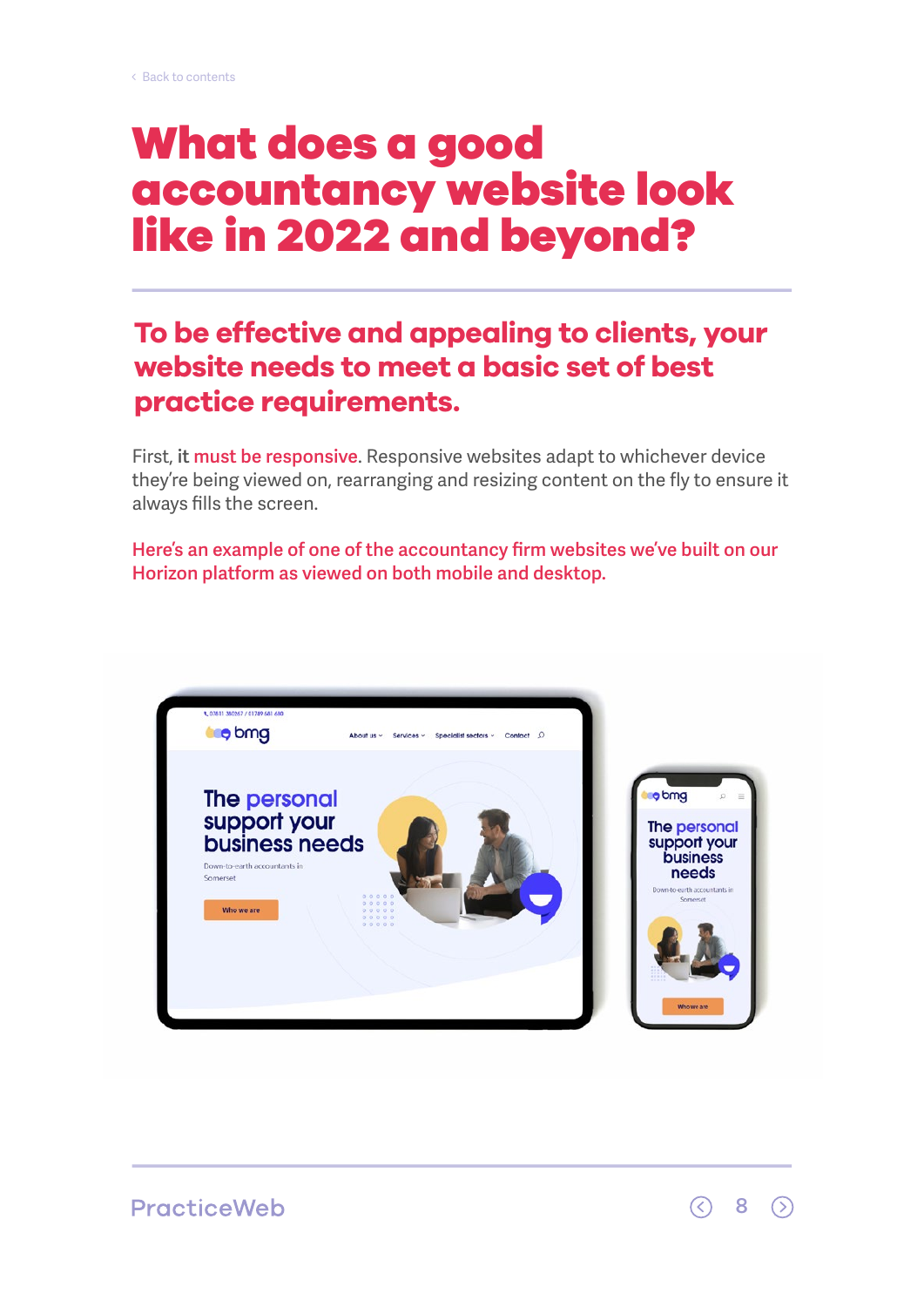This is important not only because it looks better than tiny text or tons of blank space but because of how Google assesses the value of websites.

During 2018, [Google started rolling out](https://www.practiceweb.co.uk/knowledge/mobile-first-indexing/)  [mobile-first indexing](https://www.practiceweb.co.uk/knowledge/mobile-first-indexing/) which uses the mobile version of your website when ranking your content. If your site isn't mobile friendly, or you have a separate mobile version of your site, it's likely you'll rank lower.

Pages on a 2022-ready accountancy website are also more likely to have a carefully chosen set of pages with substantial content that requires a bit of scrolling on the part of the user rather than hundreds of separate pages with only scraps of text.

As one of our designers [wrote on](https://www.practiceweb.co.uk/knowledge/websites-lead-generation-accountants/)  [the PracticeWeb blog:](https://www.practiceweb.co.uk/knowledge/websites-lead-generation-accountants/) "Current [user experience] thinking is that users are happy to scroll – think about what it's like to use Facebook, Amazon and Twitter these days – but if more than one or two clicks are required to find the page they need, or the copy makes it hard to work out what's where, they'll get frustrated."

Of course it's complicated: research from Nielsen Norman Group suggests that 'above the fold' content still has more value.

What a good web designer can do is use that prime real estate to hook a user's attention and then design an interface that draws them down the page, into the content, towards a contact form or other conversion.

Behind the scenes, any decent website these days will have a content management system (CMS) which gives you, the website owner, the power to add, remove and edit content quickly and easily. You certainly shouldn't be emailing change requests to a remote 'webmaster' and waiting days for them to filter through.

You'll also want to have HTTPS encryption. The S in HTTPS stands for 'secure' and HTTPS is effectively a seal of approval guaranteeing the safety of the connection between a user's browser and the website in question.

Stats from Google suggest that desktop users load more than half of all web-pages they view over HTTPS and that they spend two-thirds of their browsing time on HTTPS pages.

If your website address begins with HTTP rather than HTTPS, not only will users feel less confident in the safety of your site but you might also find that Google ranks it lower.

 $\Omega$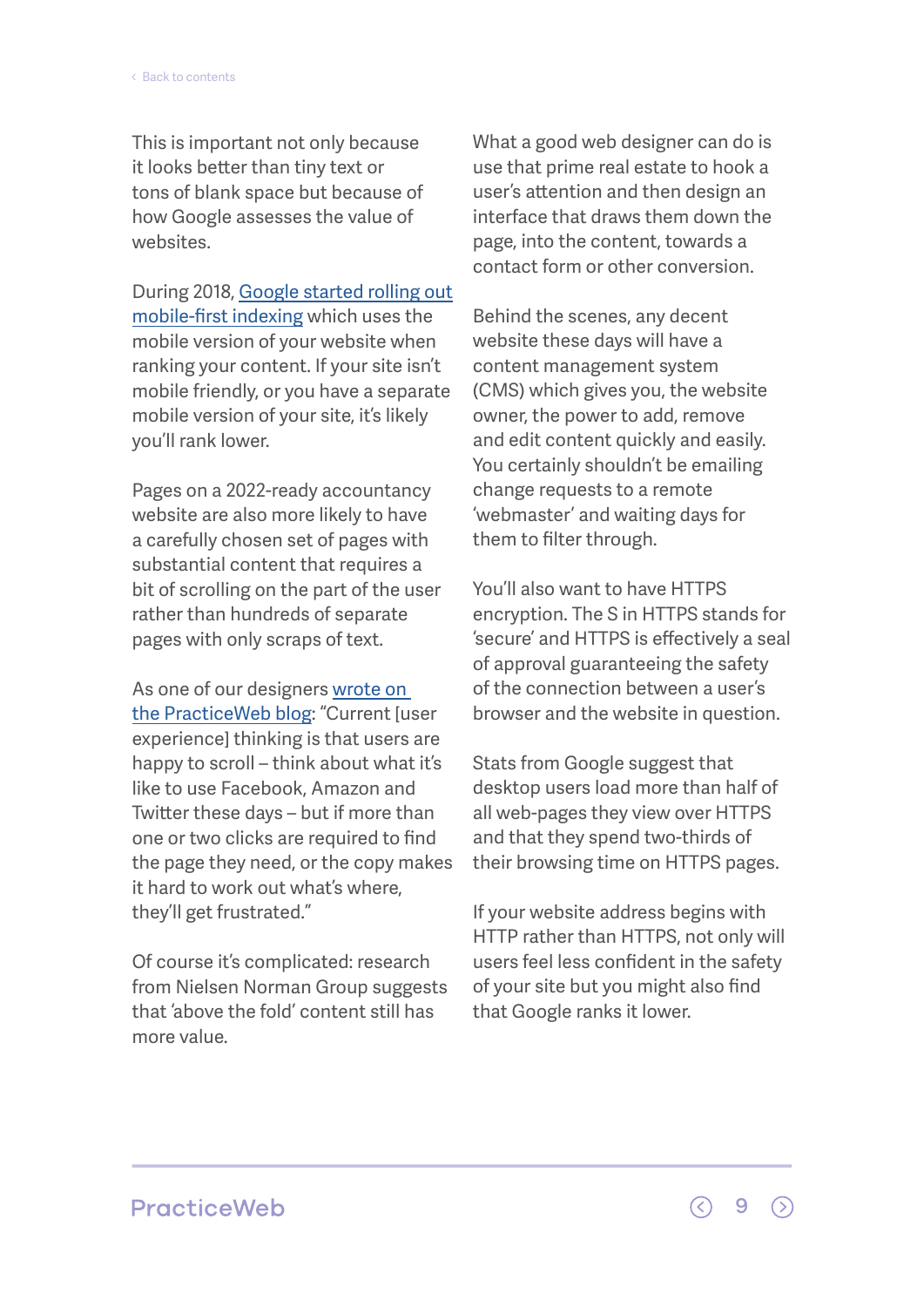# Search engine optimisation

**Search engine optimisation (or SEO to its friends) is the process of developing website content, back-end set up and links to encourage Google and other search engines to rank your website higher in search results.**

The process is often regarded as a bit of a dark art but, implemented correctly, it can produce a consistent stream of really high-quality traffic full of users ready to convert into leads.

There's a direct correlation between how your website ranks in search engines and the amount of visits it gets, and then how many of those visitors go on to become leads. Users see higher ranking as a trust signal, which encourages them to click on your link and head to your site.

The key to getting SEO right is finding the right partner to work with. There are a lot of self-professed SEO "gurus" out there with an approach to SEO that can be actively harmful to your site. You need to find a partner who knows you and your industry, combined with a deep understanding of current SEO best practice.

Once upon a time it was enough to stuff your page content full of keywords and spammy links in your website footer, but things have moved on a lot since then. Now SEO is about content quality, and how that quality meets the needs of

your users. The Google algorithm is now incredibly complex and is more than capable of reading your website content and working out how it relates to your users.

To get the most out of your SEO you need to first discern what keywords you want to rank for, what assets you have that can rank for them and then how to align the two so that your content surfaces in relevant searches. This is where SEOs come in. Working out the relationship between the two is an art in itself and, while you can do this yourself using tools like [Google's keyword](https://ads.google.com/intl/en_uk/home/tools/keyword-planner/)  [planner,](https://ads.google.com/intl/en_uk/home/tools/keyword-planner/) an expert can lend real value here.

It's not just your content that will determine your ranking in search engines; there are a myriad of other factors that go into making an SEOfriendly web presence. Some are as simple as making internal links to your service and sector pages, and some are a lot more complex, like working out canonical tags and page indexing.

Whether you choose to brave it alone or take advantage of our in-house SEO team, there has never been a better time to get online and start optimising your site, and then watching those leads roll in.

Further reading: **[The beginner's guide to](https://www.practiceweb.co.uk/knowledge/beginners-guide-to-seo-for-accountants/)  [SEO for accountants](https://www.practiceweb.co.uk/knowledge/beginners-guide-to-seo-for-accountants/)**

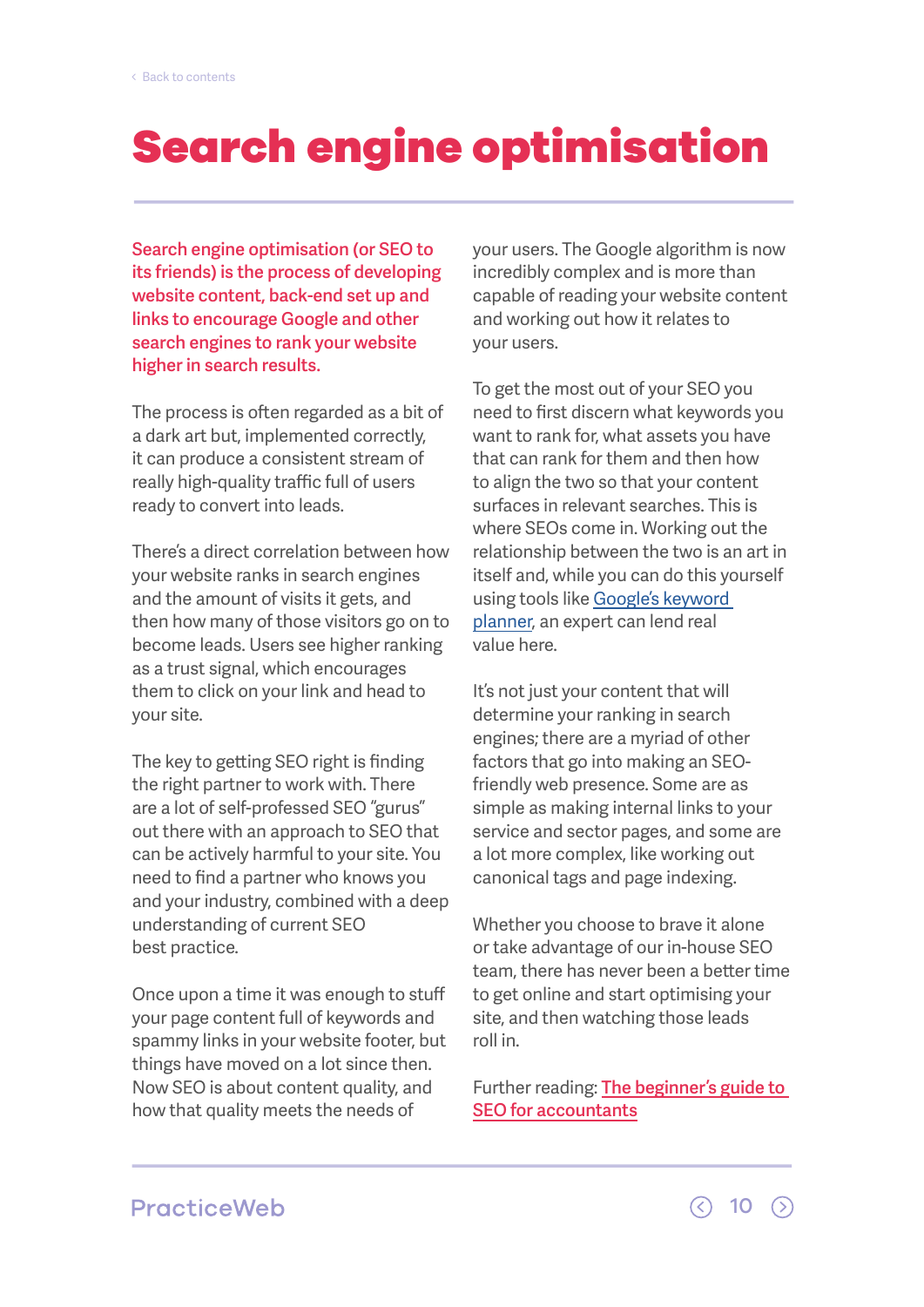### Website architecture and structure

#### **Function dictates form, not the other way round.**

Architecture refers to how the information on your website is structured, including hierarchy and connections between items of information. It's about arranging your content to provide the user with easy-to-find information that can be changed and improved with data.

Structure refers to concrete questions of which pages you have on your website, how they're organised and interlinked, and how they're displayed in the navigation.

When we're building websites for clients, this is often where we start, compiling a list of the information we have and want to convey, and then sketching out a structure.

As a rule, avoid coming up with a clever-clever structure for the sake of being different.

Certain conventions have arisen purely because they work for users and provide familiar reference points to help them on their journey.

For example, eCommerce websites often have a big search box at the top and centre of the screen, because user testing over the years has shown that people expect it to be there.

In the case of accountancy websites, though there aren't quite the same well-rehearsed expectations, certain elements of good practice have emerged. Think of the dream client visiting your site for the first time – what do they want to find?

Well, first, they might want proof that you offer the specific accountancy service they're looking to acquire. In which case, it's important to have information about your offer on your homepage.

Then, assuming they want to know more, they need to be able to find a more detailed note on exactly what your service includes without hunting around. In practice, that probably means an element in the navigation bar that says 'Our services', or some close synonym, linking through to individual service pages.

 $\odot$ 11  $($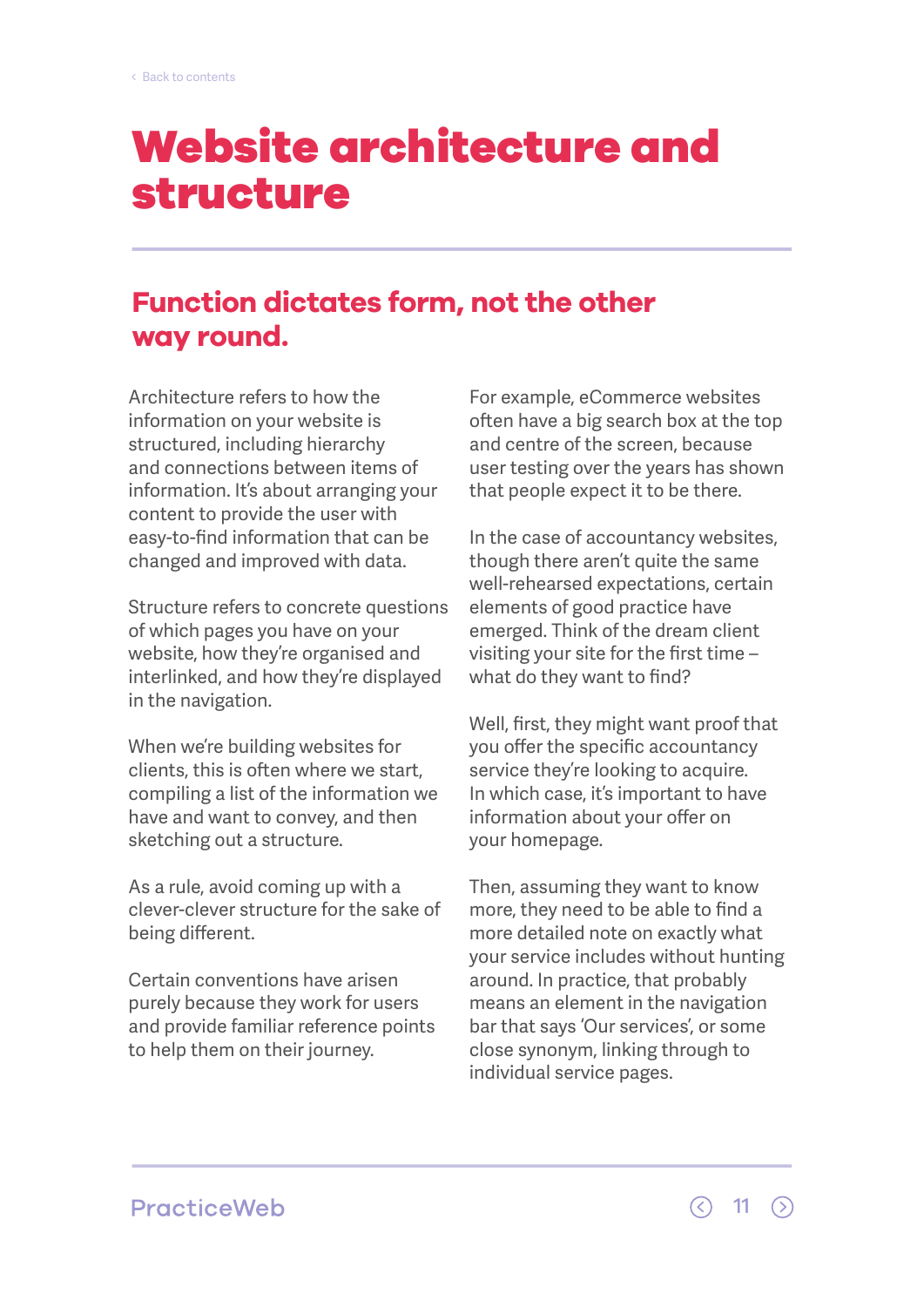If you work across multiple industry sectors, a **'Sectors'** menu is also a good idea, directing prospects to individual pages demonstrating that you really do know their industry and explaining how you tailor your service to its particular requirements.

Or let's say they want more general proof of your expertise and experience – what will they be looking for? Partner profiles on a **'Meet the team' page** under **'About us'**, perhaps, telling a compelling story about how your team developed its unique mix of skills.

Maybe they want to know about your firm's culture – do you share their attitudes?

Are you the kind of people with whom they can do business? This is where

**'How we work'** or **'Our approach'** comes in, setting out a philosophy and approach.

And if they just want to get in touch, there has to be an obvious place to **'Contact us'**.

That's just a snapshot of some of the key sections your website might need. Depending on your firm's specialisms, you might need more pages, or fewer.

Another general rule: in terms of SEO, **the more pages the better**, within reason. The more text you provide, the more there is for Google to get to grips with, and the more likely it is that you'll meet the needs of users who have come to your website looking for information or answers.

12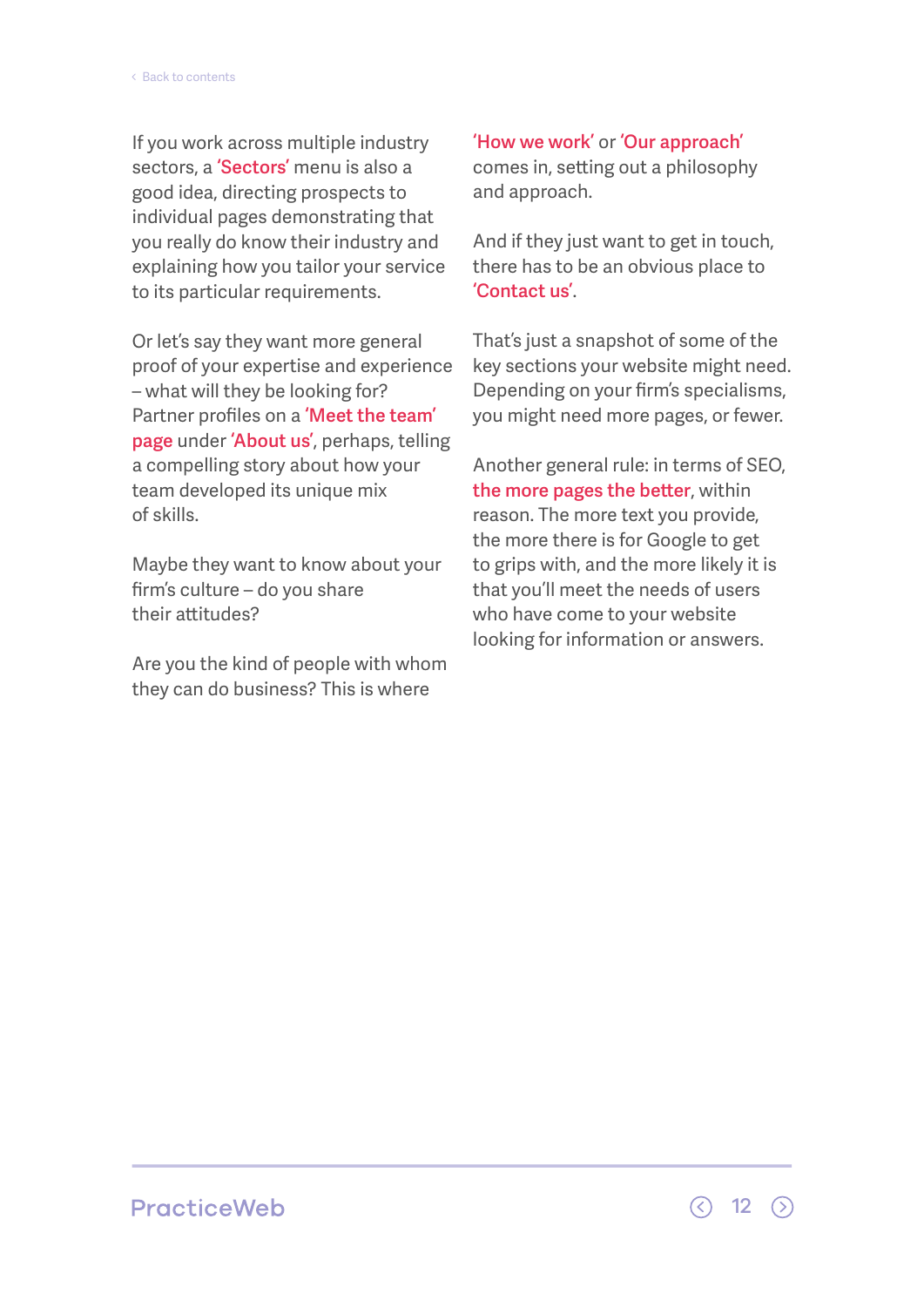# Branding and graphic design

### **How your website looks and feels is an important part of the mix along with its functionality and usability.**

The fonts you use, the colours you choose, the quality of your logo and the photography or illustration you employ all tell a story.

First, a strong, clean, contemporary look tells people that your firm is active, up-to-date and keen to impress.

Secondly, each choice you make is an opportunity to convey brand values and personality.

Serif font (those little flicks on the ends of letters such as Times New Roman), deep blues and sober photography? Yours is a serious, professional firm, perhaps a little traditional, that wants clients to feel they're getting a premium service.

Sans-serif (the lack of little flicks on letters such as Arial), lime green, yellow and pink, with cartoon illustrations? It's a modern, informal firm that wants clients to feel welcome and relaxed.

The point is to stand out, at least a little – to find a hook that makes your firm distinct from the competition.

That not only helps grab the attention of potential clients but also makes it easier for them to call you to mind when they're making purchasing decisions.

What will prevent you from standing out? Well, one thing we've observed is that accountancy firms tend to default to blue as their corporate colour and often fall back on generic stock imagery of calculators, piggy banks and cash.

When it comes to imagery we'd always recommend, if your budget permits, commissioning some professional photography or bespoke illustrations. It's the only way to guarantee a unique look for your website and to ensure that it really reflects your office, your team and your personality.

Otherwise, make sure you've got a clear visual strategy so that your use of imagery is consistent and fits with the image you want to put across[.](https://www.practiceweb.co.uk/knowledge/optimising-images-accountancy-websites/)

13  $($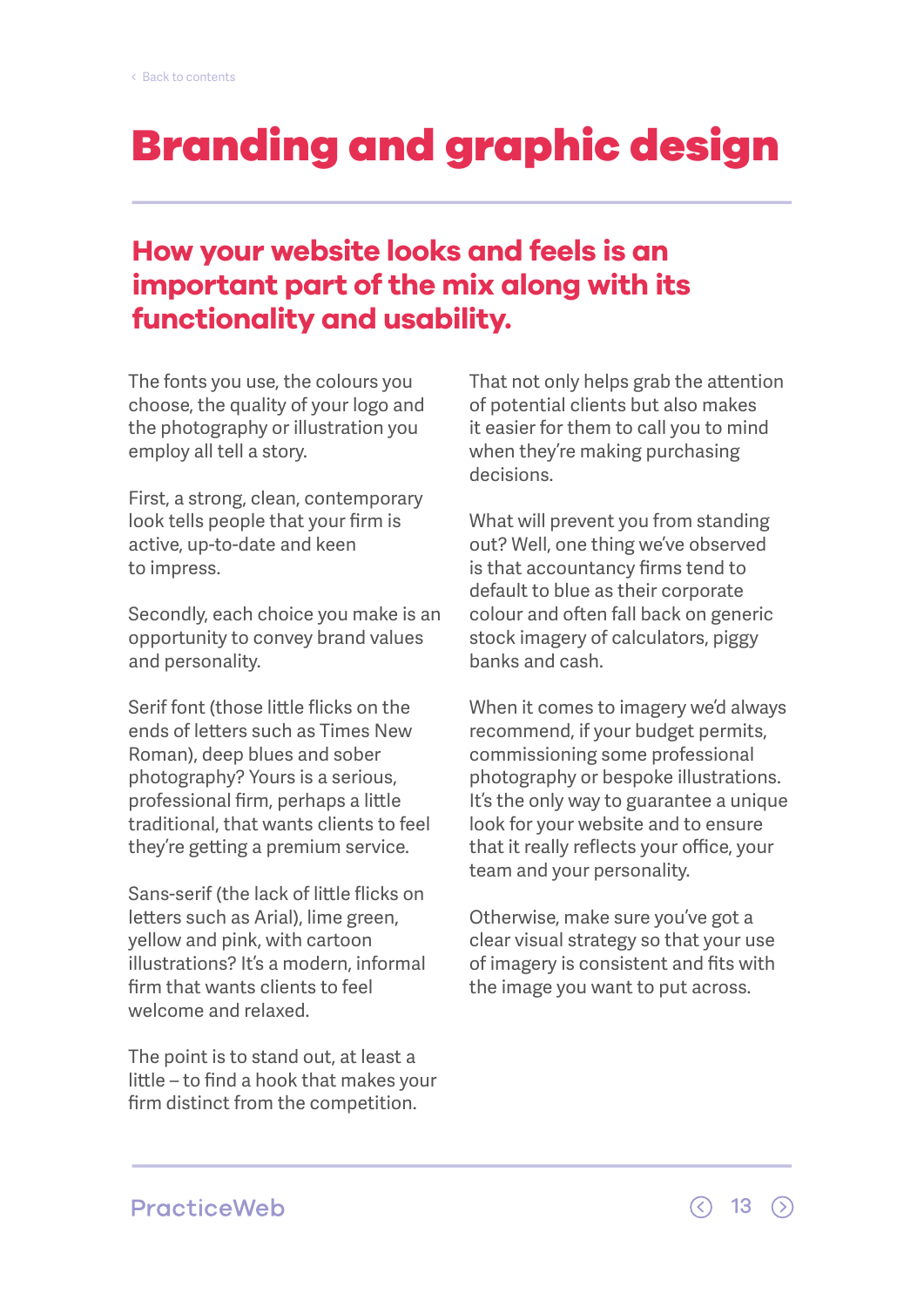**Best practice is to work on your brand identity in this order:** 

- 1. **Brand values and personality**.
- 2. **Visual style** palette, typography and so on.
- 3. **Logo**.
- 4. **Specific products**.

In an ideal world, your logo should be the ultimate distillation of what your firm is about – everything boiled down to a single recognisable mark. But that doesn't always happen. As a result, clients sometimes come to us with logos that were designed for print, not online use, without reflection on brand values or identity.

Rather than attempt to design a website around those logos, we'll usually recommend a refresh or complete redesign of the logo to bring it up to scratch.

It can be all too tempting to start at point four and work backwards because the products are more tangible and immediate but the chances are that you'll end up with something less distinctive, in which you feel less pride.

#### **Further reading**

[Sourcing, editing and optimising images](https://www.practiceweb.co.uk/knowledge/optimising-images-accountancy-websites/)

**PracticeWeb** 

14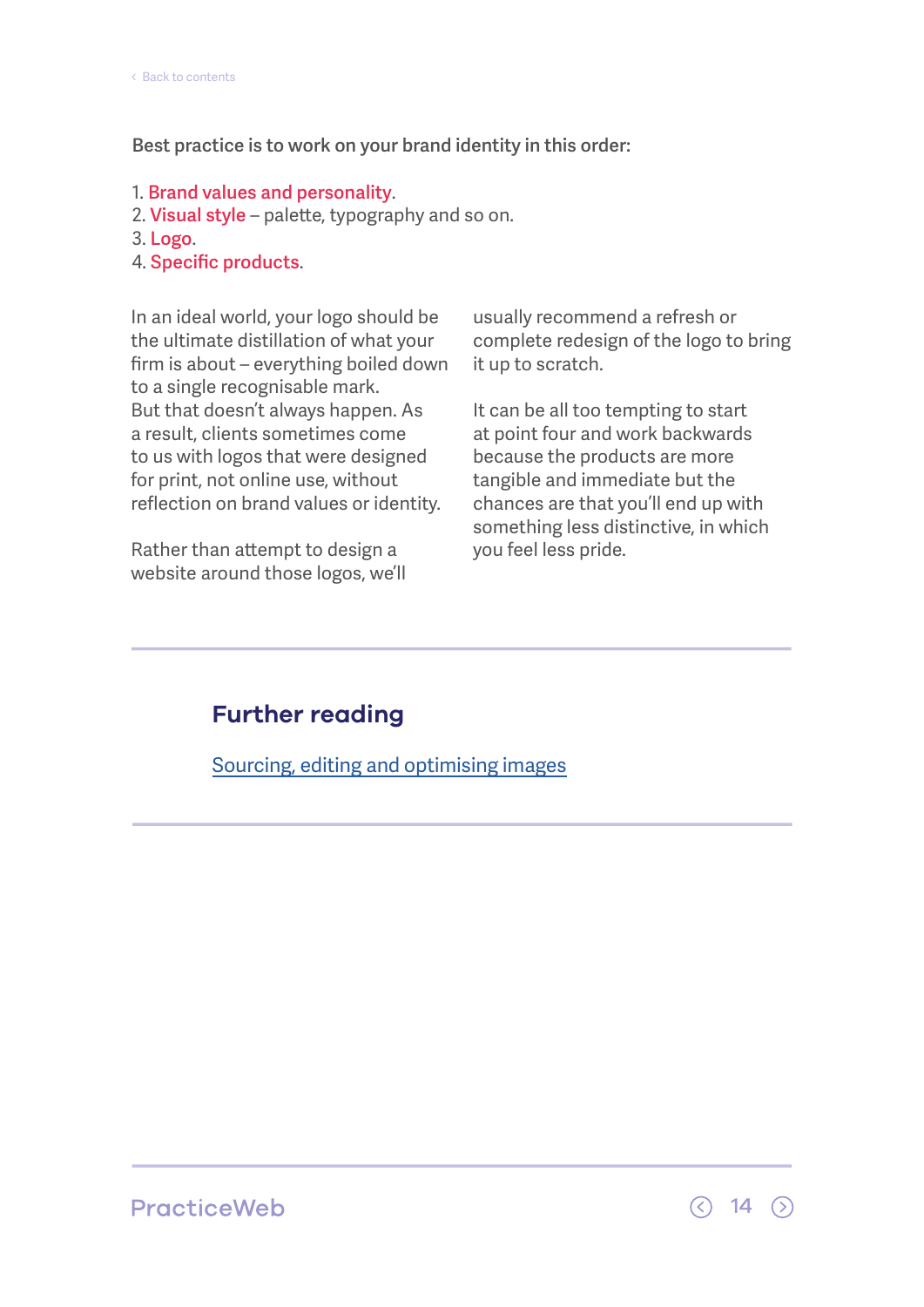### Copy and content

#### **Copy and content are the meat on the bones of your website – its reason for being.**

The best and most effective websites are those built to deliver a particular message or service to a particular audience in a particular voice.

To achieve that, you should avoid stuffing your website with for-the-sake-of-it content and off-the-peg copy.

Generic copy is bad at conveying personality. It's also bad for your search engine ranking, as set out in the section on SEO, above.

All copy and [content](https://www.practiceweb.co.uk/guides/complete-guide-content-marketing-accountants/) needs care and attention but while some should be polished and crafted to perfection other elements can and should be more spontaneous.

The hierarchy is something like this:

- **1. Firm name**. You've got to live with this for a long time.
- 2. **Tagline**. You'll see this a lot.
- 3. **Website homepage copy**. Your primary showcase.

4. **Other website copy**. The 'About us' page, service pages and so on.

5. **Blog posts**. They need to be well written but regularity and topicality is more important than perfection.

6. **Social media posts**. These need to be fast and probably fun rather than

**We've run naming exercises on behalf of clients, coming up with 400 different names which we then test by, for example, mocking up business cards, or answering the phone to see how each sounds spoken aloud.**

**PracticeWeb** 

 $\odot$  15  $\odot$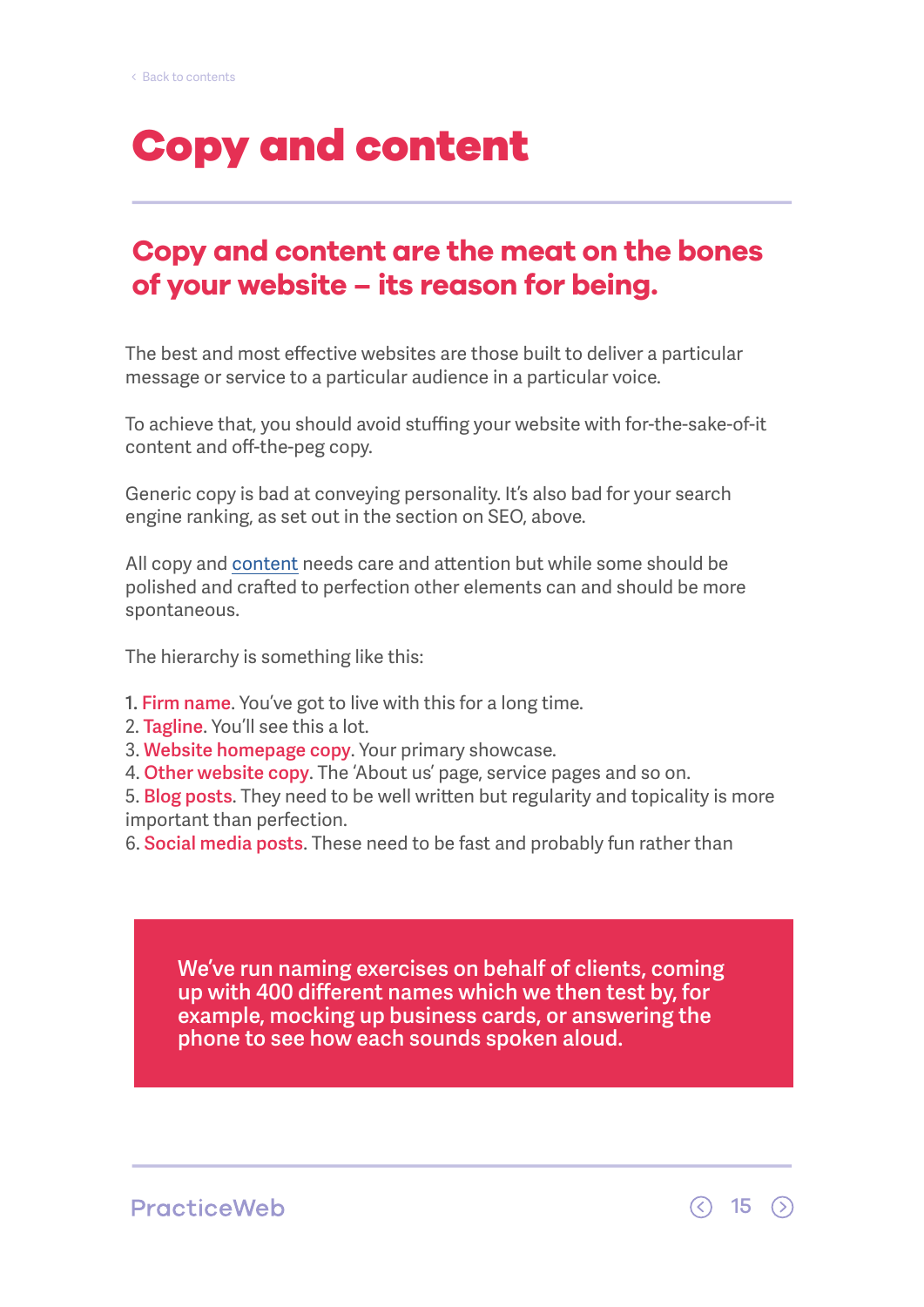When we work on taglines for client logos, we'll often come up with 20 or so alternatives, workshopping them back and forth with input from copywriters, designers and accountancy firm marketeers or partners.

The entire copy for a homepage, though crafted to the Nth degree, will typically take about as long to put together as the perfect five or sixword tagline.

You get the idea.

Headings and brand-led website copy – the shop-window stuff on the homepage and 'About us' page – should be trimmed back, honed and carefully composed.

As you get deeper into the site, it needs to have more weight. Service pages need to offer plenty of detail – they can't be fluff.

Blog posts, even if they're topical and quick to put together, should feel substantial – what will the user learn that they didn't know before? And what will they be motivated to do once they've learned it?

**PracticeWeb** 

 $\odot$  16  $\odot$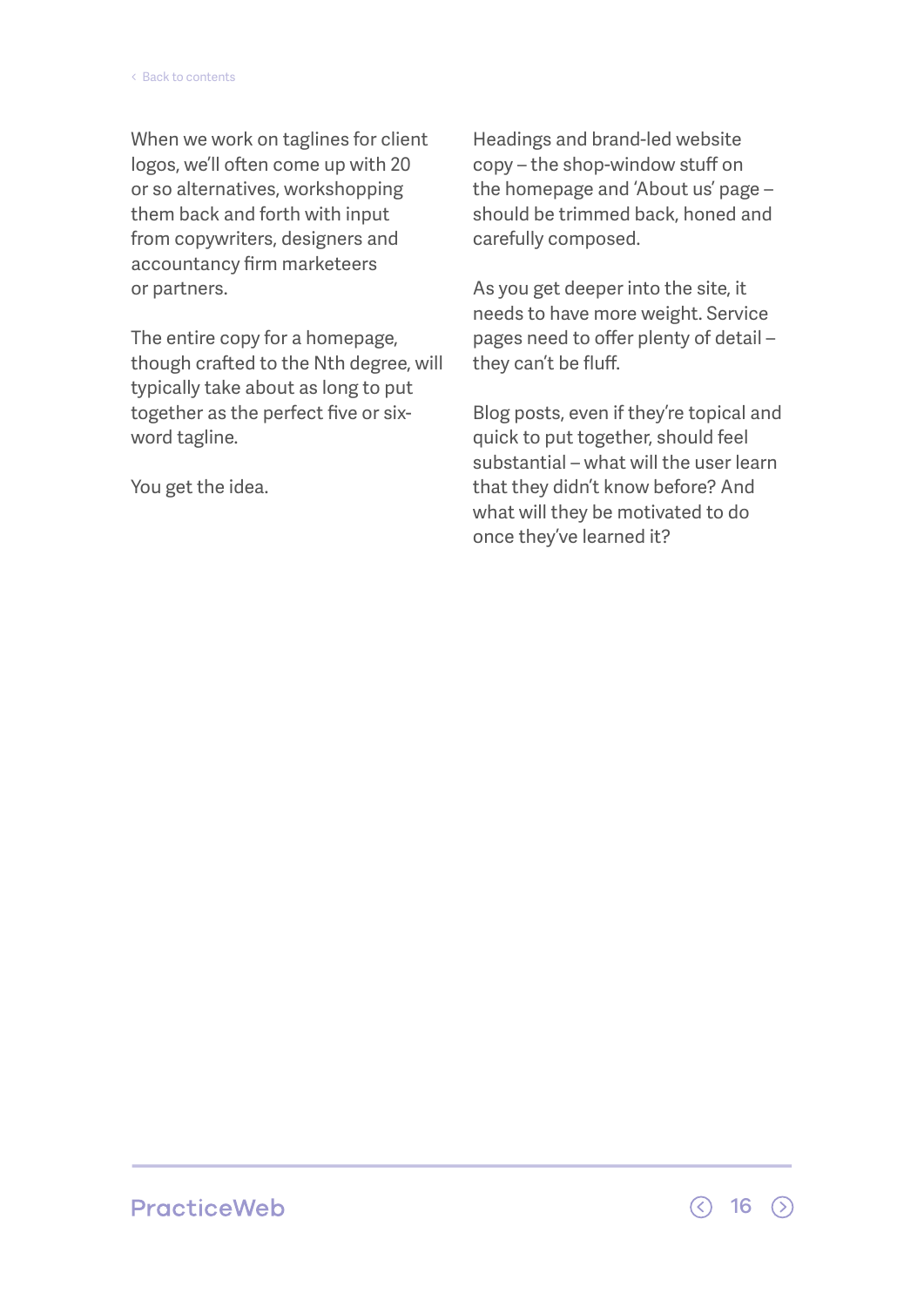# Buying a website

**Of course, we hope at this point that you'll pick up the phone and talk to us. But because we hate being on the receiving end of a hard sell as much as anyone else, here's some advice we think will be useful whomever you decide to approach.** 

#### **1. First, set a budget.**

Know how much you can afford to spend and be honest with the agency you're talking to about that budget.

In most cases, they won't be trying to make you spend more than you can afford and knowing your budget upfront will help them work out which product is best for you.

For example, we offer packages of different sizes depending on your requirements. Websites vary hugely in price, from £200 to £10,000 – so knowing what you want and who you want to work with will help you to set a realistic budget for the project.

Remember, if you can put in the extra investment for [professionally-written](https://www.practiceweb.co.uk/services/content-for-accountants/)  [content](https://www.practiceweb.co.uk/services/content-for-accountants/) and a bespoke design, you're setting yourself up for future success.

 $\odot$  17  $\odot$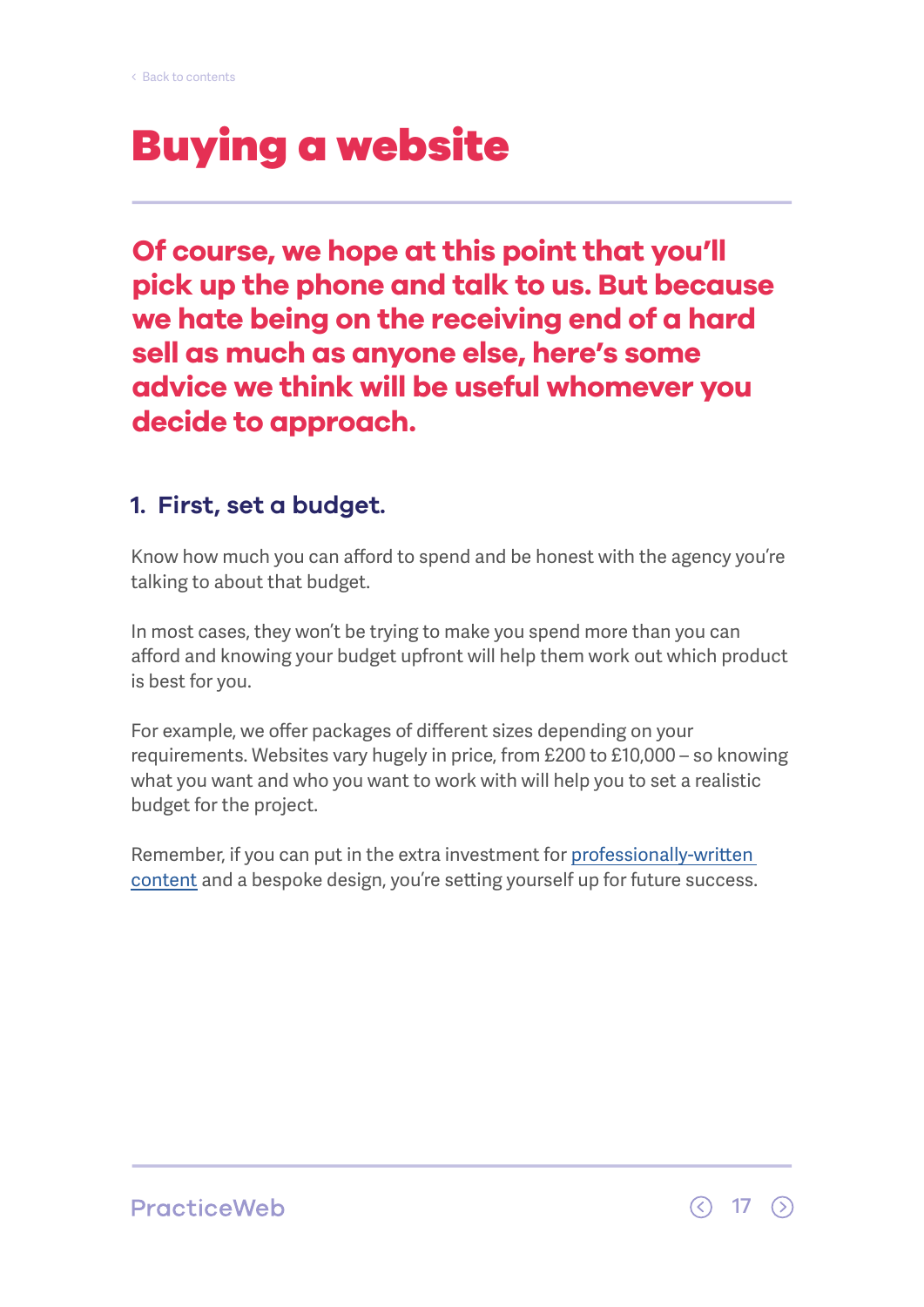#### **2. Secondly, pose awkward questions.**

If you've read above, you know what a good website looks like, so you'll want to ask:

- Does it have a content management system?
- Will I be able to add, remove and edit pages and blog posts myself?
- Will the content be unique or is it shared with other sites?
- If there is non-unique content, will it be [no-indexed](https://www.practiceweb.co.uk/guides/digital-marketing-accountants-jargon/)?
- Is web design and copywriting done in the UK or outsourced abroad?
- What steps will you take to make my site stand out against the competition?
- What is your experience in designing websites for accountants?
- How will my wishes be taken into account during the design process?
- Can you put me in touch with a couple of previous clients?

#### **3. Thirdly, pin down deadlines, due dates and who is responsible for what.**

Make sure you know what is expected of you, by when, and when you can expect to see work-in-progress from the agency.

This relates to the final question in the list above – it's better to give feedback at each stage throughout the process rather than receive a finished product you aren't happy with.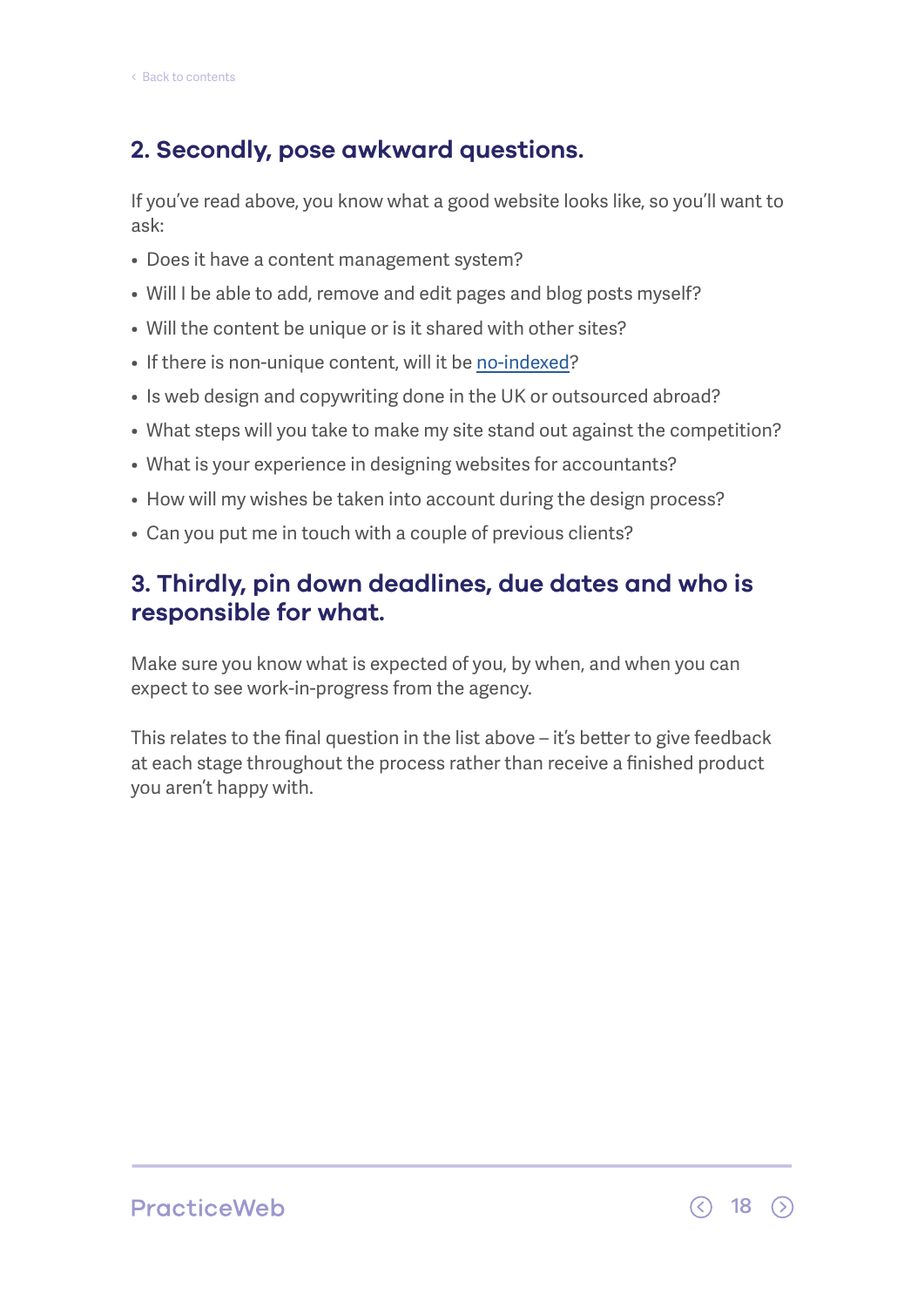# Measuring ROI

### **Once you've got a website for your firm, or if you're trying to assess the effectiveness of an existing site, measuring traffic and user behaviour is essential.**

As an accountant, you'll already know the value of data – and of turning it into actionable insights that inform an organisation's strategic and tactical business decisions.

You'll be working with various business intelligence tools, presenting analytical findings in reports, summaries, dashboards, graphs and charts to clients, providing intelligence about their business finances.

Google Analytics does something similar only in this instance it's about assessing how well your marketing activity is performing in driving traffic to your website, what your visitors do once they land on your site and, most importantly, whether your website is converting traffic into enquiries and leads.

Google Analytics is a free and extremely powerful tool that Google offers to help you monitor and track your website traffic in as much detail as you'll probably ever need.

It doesn't take long to set up and makes it possible to see quickly how visitors are interacting with your website. Which pages are they arriving via? What are they clicking on? Which pages do they hang about on, absorbing the content?

All of this provides vital insight to guide your wider marketing and business strategy.

As you become more familiar with Google Analytics, you'll be able to analyse the data it provides to assess return on investment. It's vital to be able to see which marketing activities are working, what needs changing and how marketing is driving commercial value for your firm.

For example, if the stats reveal that your page on 'accountancy services for dentists' is getting three times as much traffic as 'accountancy services for catering', it might help you narrow your focus on a profitable niche.

#### **PracticeWeb**

19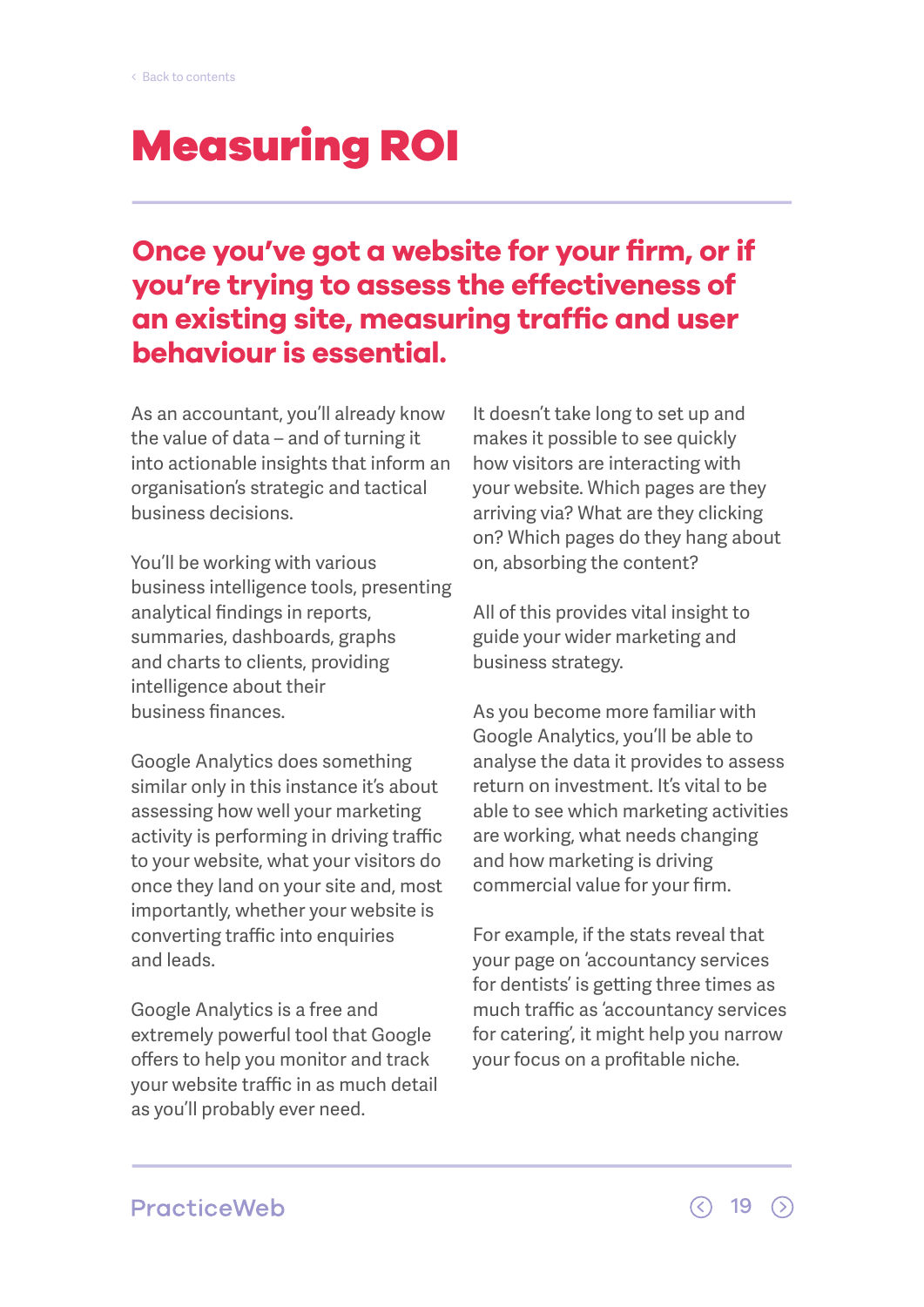If you run social media campaigns or pay-per-click advertising, Analytics will also help you track how well those are performing in terms of driving traffic to your site.

Once you know how users are interacting with the content on your website, you can also carry out controlled tweaks to encourage them to stay longer and engage more.

Beyond Google Analytics, there are also some rough calculations you can run that will help you work out how quickly you'll recoup the cost of investing in a new website. Let's say your website costs £3,500 to build – how many leads would you need to generate and convert to pay for that?

Two or three, perhaps.

#### **Further reading**

[The beginner's guide to Google Analytics for accountants](https://www.practiceweb.co.uk/knowledge/beginners-guide-to-google-analytics-for-accountants/)

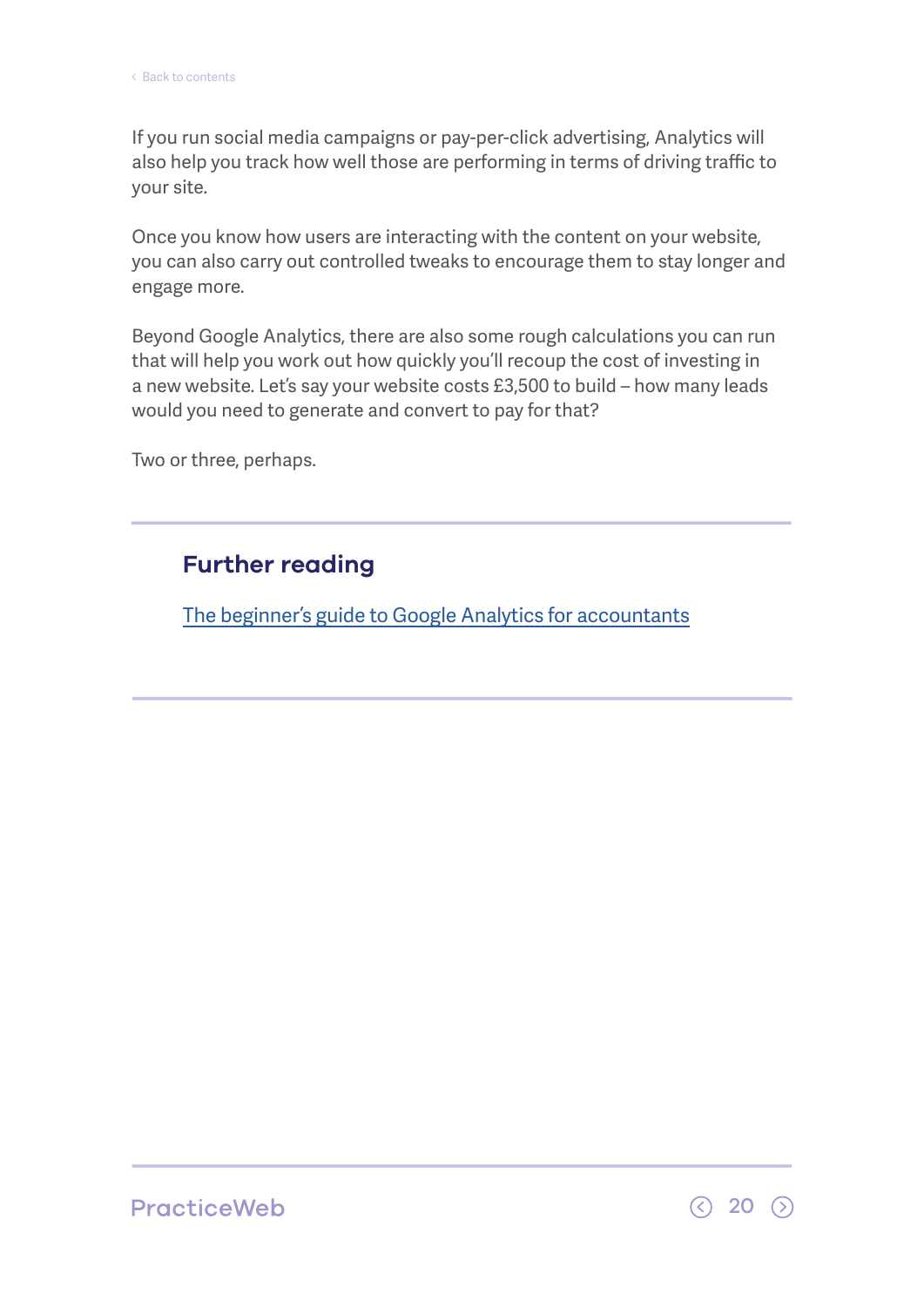# Conclusion: takeaways

### **It's sensible to reckon on needing to at least refresh your web presence every few years as technology and standards change.**

We'd advise any accountancy firm that wants to be sure of projecting a professional image to commission from an experienced provider rather than attempting to do the job themselves.

And retain focus on the endgame which is:

- $\odot$ **to generate the right kind of leads**
- $\odot$ **at the right volume**
- $\odot$ **and be the obvious choice over the competition.**

Your website was important long before we'd ever heard of COVID-19 or imagined lockdowns. But now, for almost every growing accountancy practice, it will take centre stage as a platform to communicate, showcase your brand and to drive sales.

#### **Time to upgrade?**

Taking all of the above into account you should be able to get a pretty good idea of whether your website is doing your brand justice or whether it needs a review.

We specialise in building and maintaining high-performing websites for accountancy firms, and advising on digital marketing strategies to ensure they continue to deliver a return on investment.

 $\odot$  21  $\odot$ 

This guide was created by the PracticeWeb team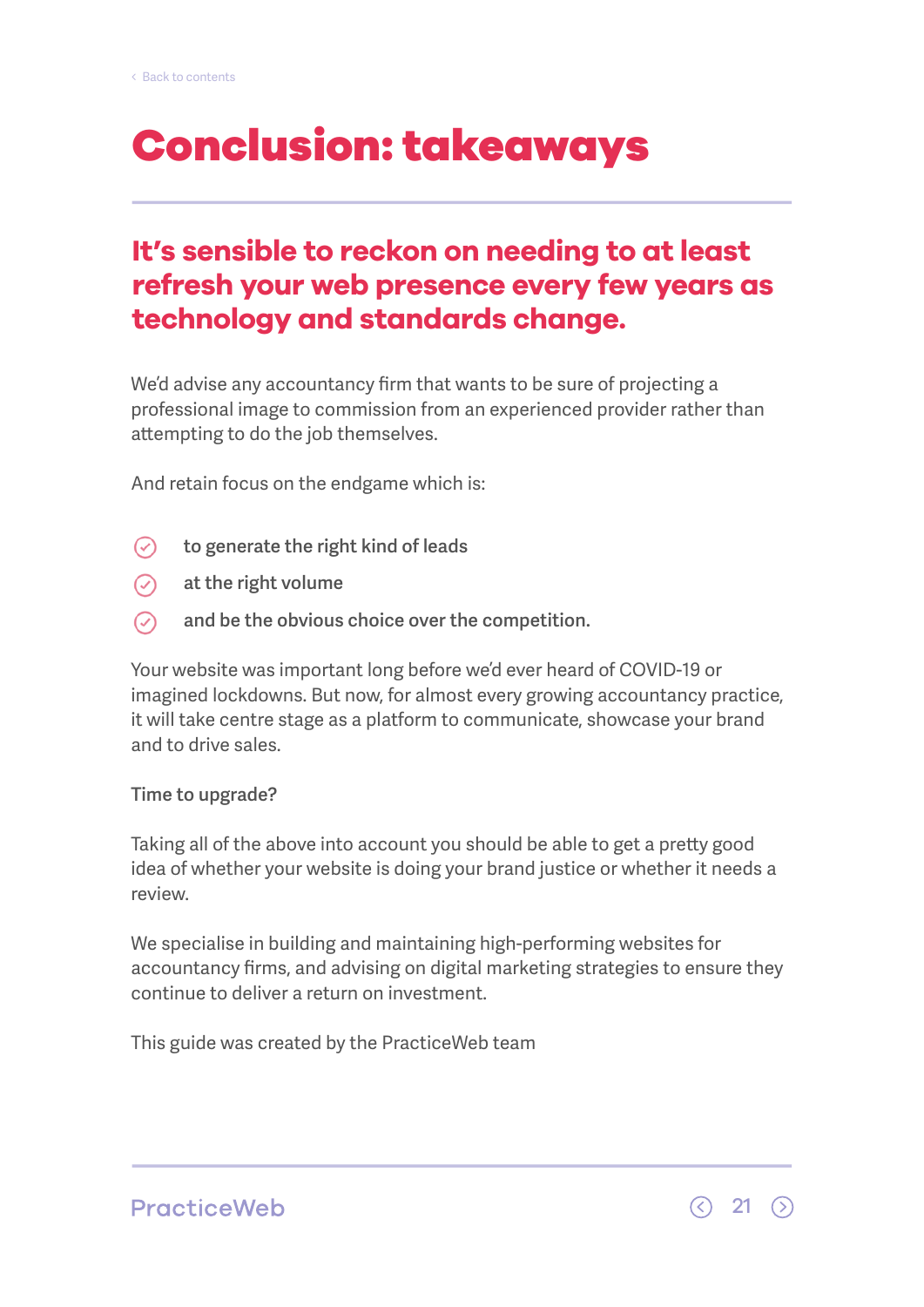# Appendix

Throughout this guide we have referenced from blogs that the PracticeWeb team has written.

For further reading please find the links to these below:

#### **Website strategy**

[Is your website harming your brand?](https://www.practiceweb.co.uk/knowledge/is-your-website-harming-your-accounting-brand/) [The importance of having a current updated site](https://www.practiceweb.co.uk/knowledge/the-importance-of-having-a-current-updated-site-for-accountants/) [Four things your website does wrong - and how to fix them](https://www.practiceweb.co.uk/knowledge/four-things-your-website-does-wrong-and-how-to-fix-them/) [How to get more leads for your accounting firm through SEO](https://www.practiceweb.co.uk/knowledge/how-to-get-more-leads-for-your-accounting-firm-through-seo/) [Why isn't my website converting?](https://www.practiceweb.co.uk/knowledge/why-isnt-my-website-converting/) [Is it the end of referrals?](https://www.practiceweb.co.uk/knowledge/is-it-the-end-of-referrals-for-accountants/) [Is your website ready for mobile-first indexing?](https://www.practiceweb.co.uk/knowledge/is-your-website-ready-for-mobile-first-indexing/) [Why Google My Business short names are big news](https://www.practiceweb.co.uk/knowledge/google-my-business-short-names/)

#### **Website design and structure**

[Minimalism is cool but it doesn't generate leads](https://www.practiceweb.co.uk/knowledge/websites-lead-generation-accountants/) [Writing an 'about us' page](https://www.practiceweb.co.uk/knowledge/writing-an-about-us-page/) ['Meet the team pages' for accountancy firms](https://www.practiceweb.co.uk/knowledge/team-pages-accountancy-firms/) [The importance of service pages for accountancy websites](https://www.practiceweb.co.uk/knowledge/websites-for-accountants-service-pages/) [Choosing, editing and optimising images for accountancy websites](https://www.practiceweb.co.uk/knowledge/optimising-images-accountancy-websites/) [Fonts for accounting websites](https://www.practiceweb.co.uk/knowledge/fonts-for-accountancy-websites/)